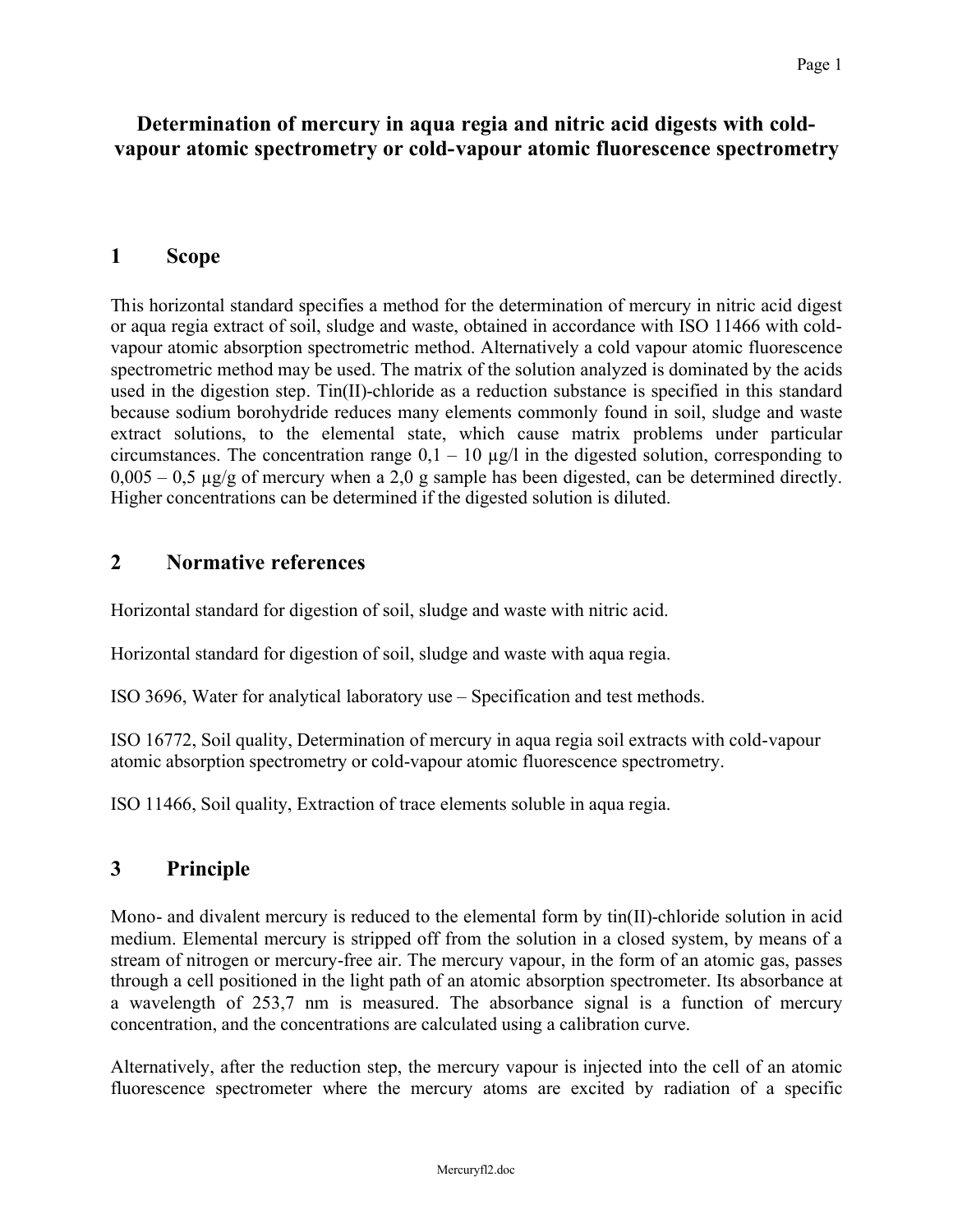wavelength, usually about 254 nm. The intensity of the fluorescence radiation is a function of mercury concentration, and are linear over  $10^6$  to  $10^7$  orders of concentration.

## **4 Interferences**

As the samples are digested before determination of mercury, there is no problem with organic substances that can absorb in the UV range. Neither are there any problems with mercury compounds which cannot be fully reduced with tin(II) chloride alone. The interference due to the presence of other elements in the matrix are dependent on their concentrations. Element concentrations in excess of those listed in Table 1 may cause negative bias. Iodide in concentrations > 0,1 mg/l causes interferences in the determination due to the formation of mercury complexes. In this case another reduction agent (e.g. sodium tetrahydroborate) may be used.

The presence of water vapour or aerosol in the fluorescence cell may cause suppression due to quenching. Water vapour should be removed from the carrier gas stream using a hygroscopic membrane before entering the detector. The noble metals, such as gold and silver, amalgamate with mercury and, therefore, may cause suppression. Also anions, for instance sulphide, iodide and bromide, which complex strongly with mercury, can cause suppression.

Less interferences arises from heavy metals when tin(II) chloride is used rather than sodium tetrahydroborate. When flow systems are used, interference effects due to heavy metals may be less than indicated in Table 1.

| Element | Atomic        | Atomic       |
|---------|---------------|--------------|
|         | absobsorbance | fluorescence |
|         | 500           |              |
|         | 500           |              |
|         |               |              |
|         | $_{0,1}$      |              |
|         | 0,5           |              |
|         | $_{0,5}$      |              |
|         | $_{0,5}$      |              |
|         |               |              |

### **Table 1 – Acceptable concentrations of some matrix elements in a measurement solution, in milligrams per litre.**

# **5 Reagents and gases**

All reagents shall be of recognised analytical grade with particularly low mercury content. Use deionized water or water distilled from an all-glass apparatus, complying with grade 2 as defined in ISO 3696. The water used for blank determinations, and for preparing reagents and standard solutions shall have a mercury concentration that is negligible compared with the lowest concentration to be determined in the sample solutions.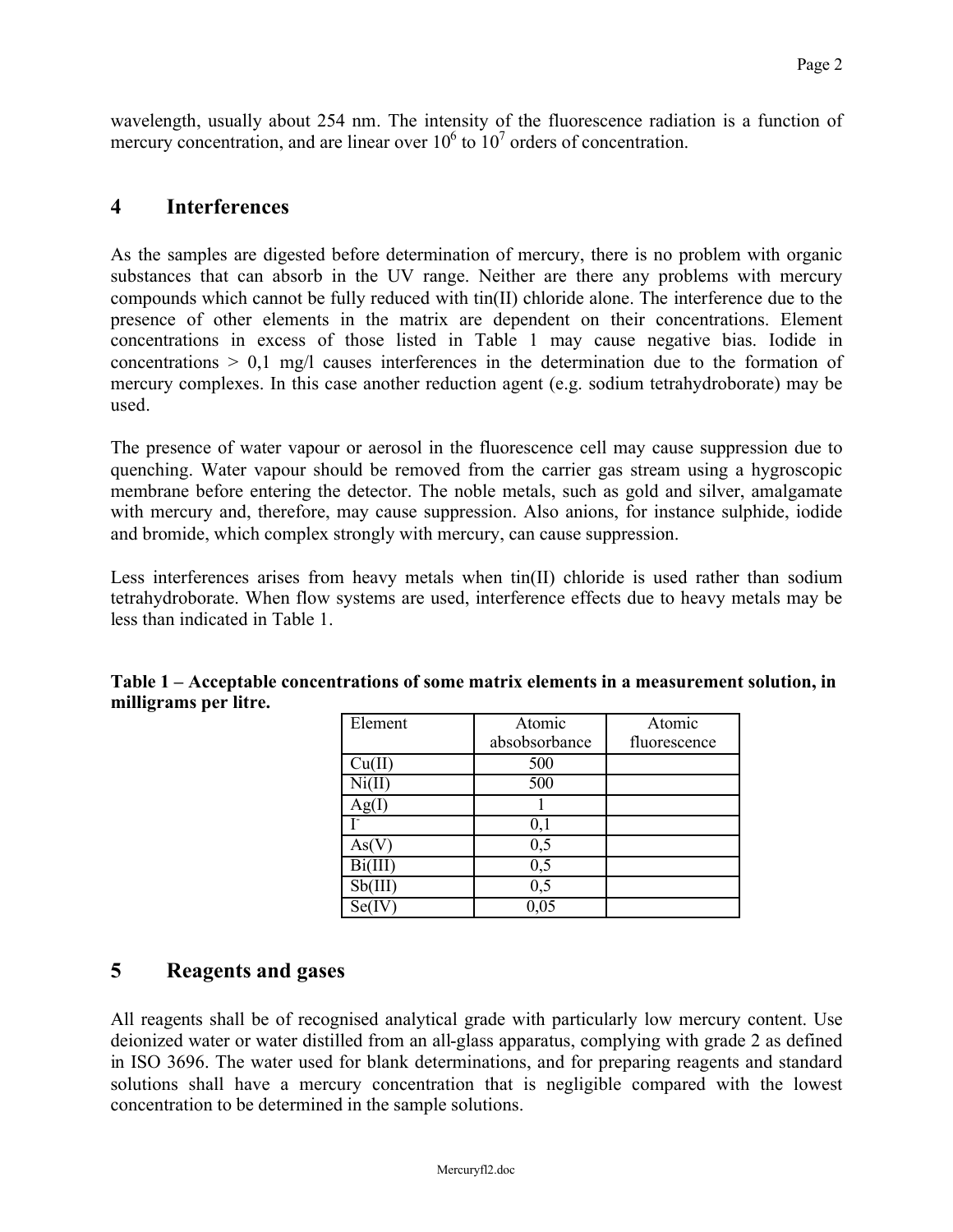Purity of argon or nitrogen should be  $\geq 99.99$  %.

Note: For atomic fluorescence measurements argon should always be used, as nitrogen results in a significant signal reduction due to quenching of excited mercury atoms.

### **5.1 Hydrochloric acid, 37 %; ρ ~ 1,18 g/ml**

The same batch of hydrochloric acid shall be used throughout the procedure.

### **5.2 Nitric acid, 65 %; ρ ~ 1,40 g/ml**

The same batch of nitric acid shall be used throughout the procedure.

### **5.2.1 Nitric acid, diluted solution**

Pour 250 ml of water into a 500 ml volumetric flask. Add 50 ml of nitric acid (5.2) with caution, mix and fill to the mark with water. The acid concentration is corresponding to the digested sample when it has been diluted to a 100 ml solution.

### **5.2.2 Nitric acid, rinsing solution for glassware, ~ 2 mol/l**

Add 150 ml of nitric acid (5.2) to about 500 ml of water, and dilute with water to 1000 ml.

### **5.3 Aqua regia, diluted solution**

Add 105 ml hydrochloric acid (5.1) and 35 ml nitric acid (5.2) to 250 ml of water in a 500 ml volumetric flask, mix and fill to the mark with water. The acid concentration is corresponding to the digested sample when it has been diluted to a 100 ml solution.

## **5.4 Tin(II)-chloride solution, 10 % (m/v)**

Dissolve 10 g of SnCl<sub>2</sub>.2H<sub>2</sub>O in 30 ml of hydrochloric acid (5.1), transfer to a 100 ml volumetric flask and fill to the mark with water. The blank concentration of mercury can be reduced by bubbling a stream of nitrogen through the solution for 30 minutes, if necessary. Prepare this solution on the day of use.

A solution of lower concentration, e.g. 0,5 g in 100 ml, may be used with flow systems. Prepare this latter solution freshly the day of use from the more concentrated solution by diluting with water.

### **5.5 Mercury stock solution, 1000 mg/l**

Use a commercially available quantitative stock solution with a mercury concentration of  $(1000 \pm 1000)$ 2) mg/l. This solution is considered to be stable for at least one year, but in reference to guaranteed stability, see the recommendations of the manufacturer.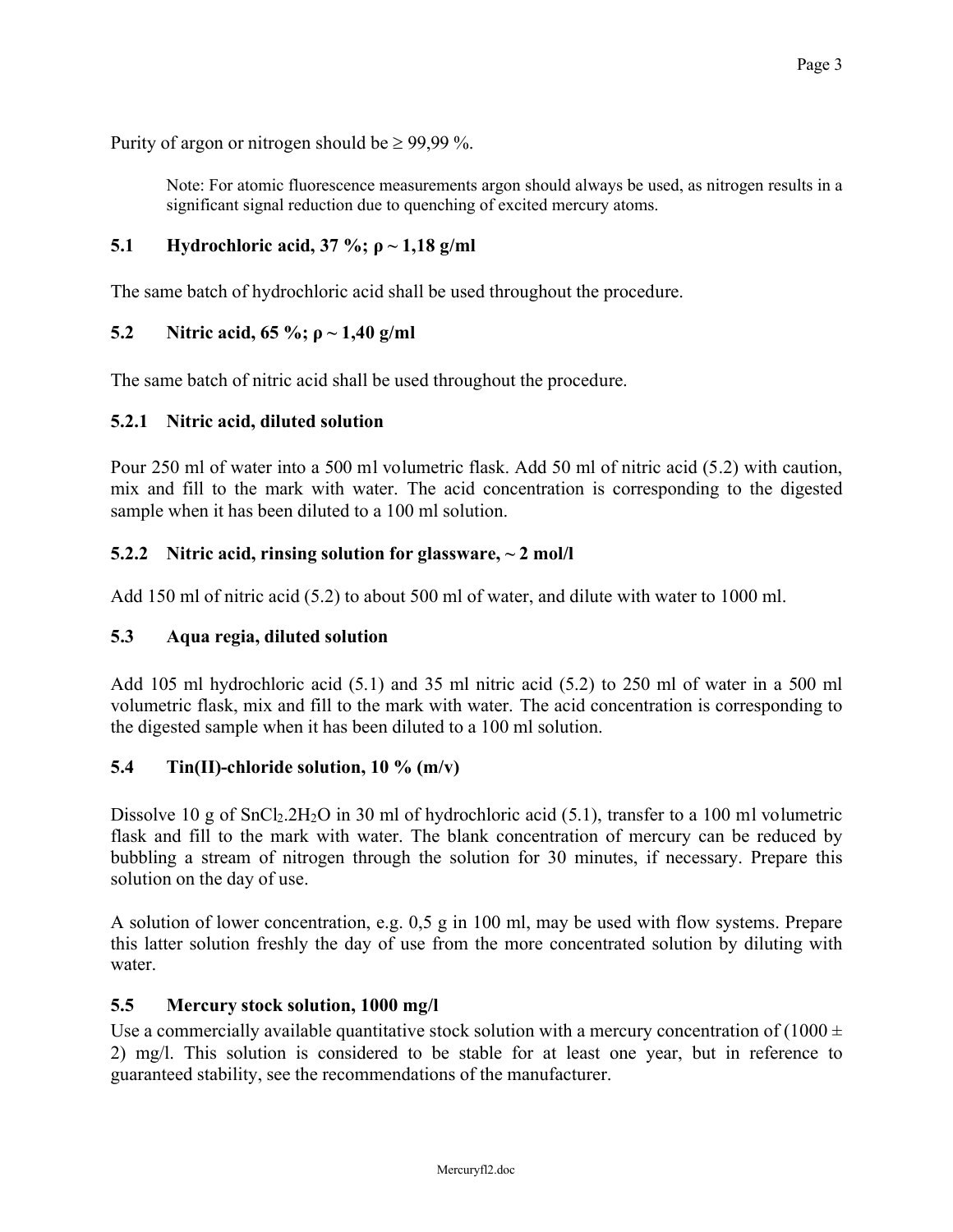### **5.6 Mercury, standard solution I, 100 mg/l**

Pipette 10 mf the stock mercury solution  $(5.5)$  into a 100 ml volumetric flask, add 10 ml nitric acid (5.2.1), or 10 ml aqua regia (5.4), mix and fill to the mark with water.

#### **5.7 Mercury, standard solution II, 1 mg/l**

Pipette 1 ml of the standard mercury solution I (5.6) into a 100 ml volumetric flask, add 10 ml nitric acid (5.2.1), or 10 ml aqua regia (5.4), mix and fill to the mark with water.

#### **5.8 Mercury, standard solution III, 100 µg/l**

Pipette 10 ml of the standard mercury solution II (5.7) into a 100 ml volumetric flask, add 10 ml nitric acid (5.2.1), or 10 ml aqua regia (5.4), mix and fill to the mark with water.

### **6 Apparatus**

#### **6.1 Usual laboratory apparatus**

All glassware shall be carefully cleaned for low trace element determinations, e.g. by immersion in nitric acid rinsing solution solution (5.2.2) for a minimum of six hours, followed by rinsing with water before use. The nitric acid shall be replaced each week.

#### **6.2 Atomic absorption spectrometer (AAS)**

Instrument equipped with an appropriate monitoring system, with a cold vapour generation systemand a quartz or glass tube atomizer. As readiation source use an hollow cathode lamp or, preferably, an electrodeless discharge lamp (which give a greater and more stable light intensity) operated at a current recommended by the lamp and instrument manufacturer. An AAS system with background correction device is recommended.

#### **6.3 Atomic absorption spectrometer (AAS)**

It is equipped with a specific Hg lamp, a fixed 254 filter, a photomultiplier tube for the detection of fluorescence radiation and a suitable software for processing the output signal. Operate at a current recommended by the lamp or the instrument manufacturer. The argon gas supply should be with a two stage regulator. The use of a gas purifier consisting of activated carbon is recommended. Nitrogen gas will have reduced sensitivity.

Automated mercury flow systems (flow injection systems or continuous flow systems) are very common both for cold vapour atomic absorption spectrometry and atomic fluorescence spectrometry. They allow a concentration range lower by about one order of magnitude. Manually operated systems or semi-automated batch systems are adequate as well.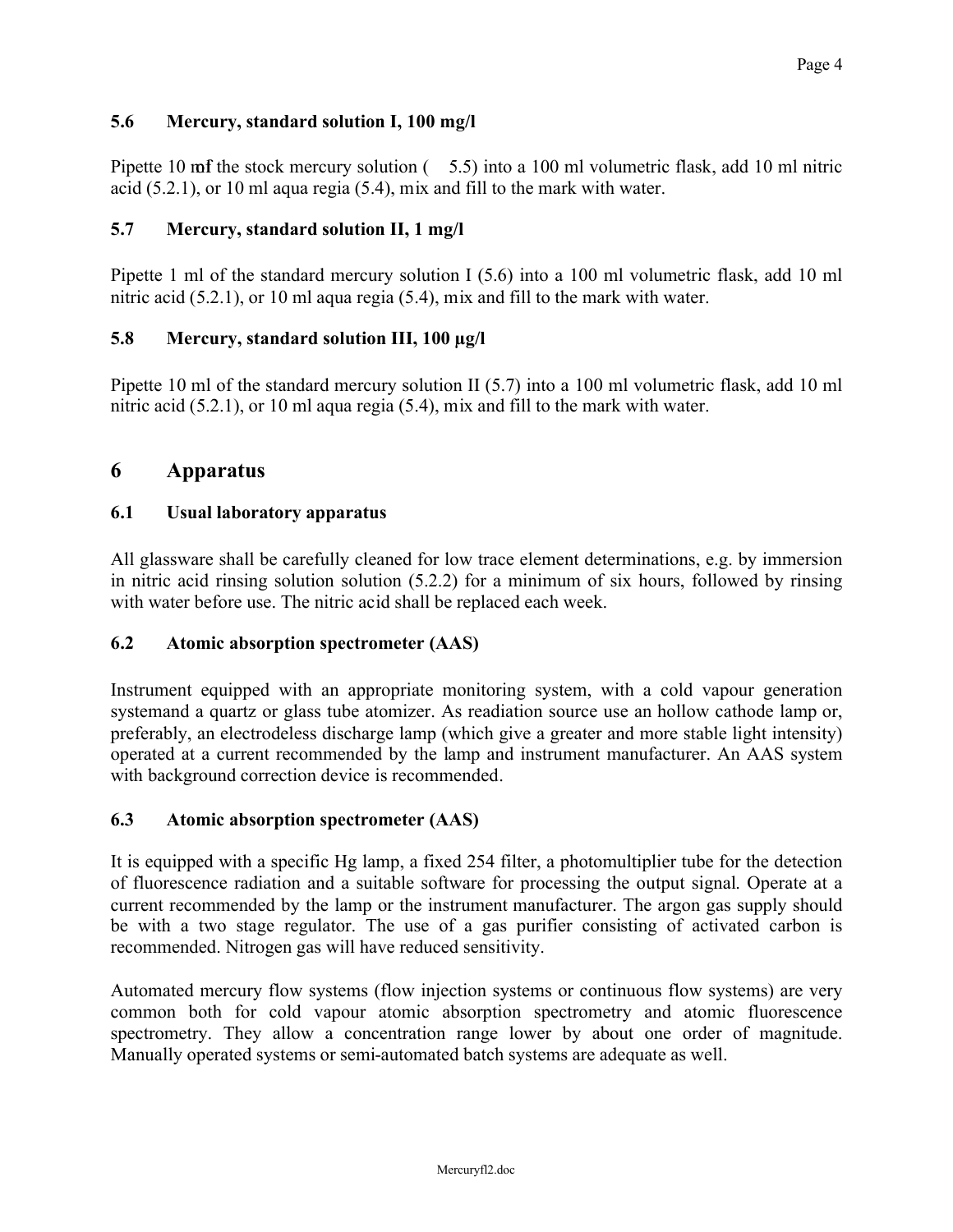#### **6.4 Cold-vapour generator, batch system or an automated flow injection analysis system (FIAS)**

The system should be adaptable to the atomic absorption spectrometer (6.2) or to the atomic fluorescence spectrometer (6.3), according to the detection technique used for the determination of mercury. A flow-controlled nitrogen (5) or argon stream (5) is used as an inert carrier to transport mercury vapour into the cell. Time-controlled addition of tin(II)-chloride reducing solution (5.4) in combination with automatic start of the read signal of the spectrometer is required. Systems with a 10 cm quartz cell with quartz windows adapted for atomic absorption spectrometry (6.2) are commercially available. In this case, the quartz cell is electrically heated to a temperature of 60 - 100 °C to avoid condensation of water. For the atomic fluorescence spectrometer (6.3), condensation in the cell is avoided by the inclusion of a drying tube in the detection system.

NOTE If an automated system is used, where the reaction occurred continuously (FIA-System), the concentration of stannous chloride solution, reaction time and the gas-liquid separator configuration must be optimised due to the slow reaction kinetics of the reducing system.

#### **Warning - It is essential that the manufacturer's safety recommendations are strictly observed.**

# **7 Procedure**

### **7.1 Test solution**

The nitric acid or aqua regia digested samples are transferred to 100 ml volumetric flasks and filled to the mark with water. The digested samples are prepared according to the Horizontal standards for digestion of soil, sludge and waste with nitric acid or aqua regia, respectively.

### **7.2 Blank test solution**

Carry out a blank test at the same time as the extraction with nitric acid or aqua regia using cleaned quartz sand instead of the soil sample and following the sample procedure, using the same quantities of all reagents for the determination, but omitting the test portion. Transfer 10 ml of the blank test solution to a 100 ml volumetric flask and fill to the mark with water.

### **7.3 Preparation of the calibration solutions**

Before each batch of determinations, prepare a blank calibration solution and from the 100  $\mu$ g/l mercury standard solution III (5.8) at least five calibration solutions covering the range of concentrations to be determined.

Pipette 1 ml, 2 ml, 5 ml, 10 m and 20 ml of mercury standard solution  $(5.8)$  into a series of 100 ml volumetric flasks. Fill to the mark with diluted nitric acid solution (5.2.1) or diluted aqua regia solution (5.3) and mix well. These solutions correspond to mercury concentrations of 1  $\mu$ g/l, 2 µg/l, 5 µg/l, 10 µg/l and 20 µg/l, respectively. Using 10 ml of each solution for the cold-vapour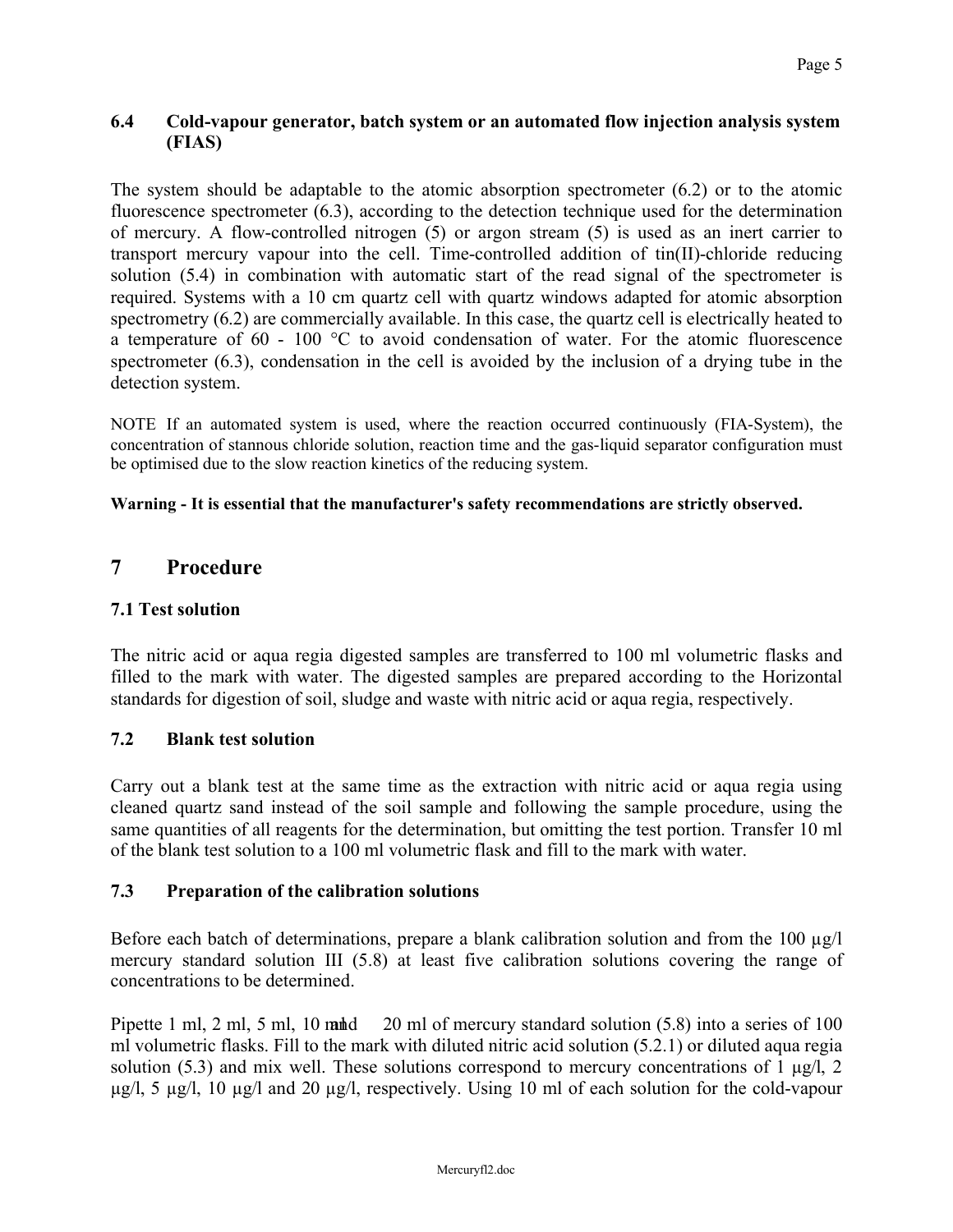generator these solutions correspond to 10 ng, 20 ng, 50 ng, 100 ng and 200 ng of mercury, respectively.

### **7.4 Calibration**

### **7.4.1 Cold vapour atomic absorption spectrometer (CV-AAS)**

Set up the atomic absorption spectrometer (6.2) and the cold-vapour generator (6.4) according to the manufacturer's instructions, select a wavelength of 253,7 nm and adjust the quartz cell, the gas flow and the reaction time and flow rate of tin(II)-chloride solution (5.4) to get maximum transmissim intensity. Transfer 10 ml of blank calibration solution (7.3) into the cold-vapour generation bottle, connect the bottle to the system and start the time-controlled programme. The signal of the blank calibration solution should be negligible compared to with the lowest standard solution.

#### **7.4.2 Cold vapour atomic fluorescence spectrometer (CV-AFS)**

Set up the atomic fluorescence spectrometer (6.3) and the cold-vapour generator (6.4) according to the manufacturer's instructions. Adjust the quartz cell (if the instrument is equipped with one), the gas flow and the flow rate of stannous chloride. Wait until the system is in equilibrium. Aspirate a blank and start the measurement procedure. The signal should be negligible.

#### **7.5 Plotting the calibration graph**

Plot a graph having the mercury concentrations of the calibration solutions (7.3), from which the blank calibration solution reading has been subtracted, as abscissa, and the corresponding signal values as ordinate.

### **7.6 Test portion measurement**

Transfer 10 ml of blank test solution (7.2) into the cold-vapour generator bottle, connect the bottle to the system and start the time-controlled programme and record the signal. Repeat the measurement with each test solution (7.1), and record the signal.

If the mercury concentration of the test solution exceeds the range of calibration, the test solution shall be diluted with diluted nitric acid solution (5.2.1), or diluted aqua regia solution (5.3) accordingly.

NOTE The standard addition method can be used to check the absence of matrix effects. If the analytical results according to the standard addition method and the calibration curve method are equal, the calibration curve method can be applied.

### **7.7 Calculation**

By reference to the calibration graph obtained, determine the concentration of the element corresponding to the signal of the test solution (7.1) and of the blank test solution (7.2). Calculate the mercury content  $(w)$  of the sample, expressed as  $\mu$ g/g per dried matter using the equation: